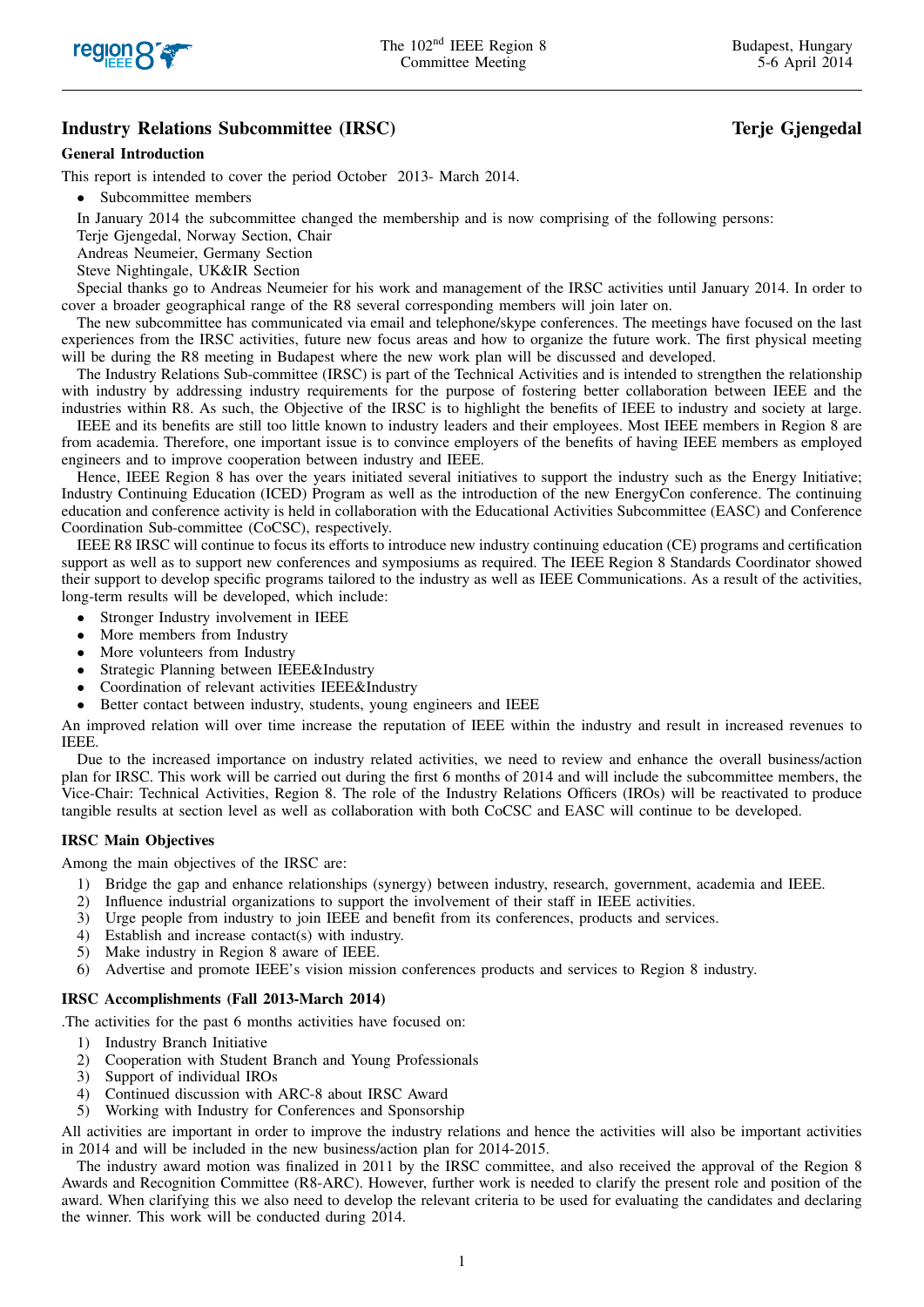

We need to contact all section chairs within R8 to strengthen the role of the IROs and review the roles and responsibilities of those officers to capitalize on their presence. Periodic reporting will be established to ensure industry activities within all R8 are being exposed to all sections, society and council chapters in that region. Selected active individuals will handle regional industry activities as deemed necessary.

There is a need to review and update the strategic plan, the mission and vision and the business/ high level plan for the IRSC. These updated plans will be used as a foundation for our activities during the plan period. A detailed implementation plan with measurable targets will be discussed with the IRSC members and Region 8 Vice-Chair, Technical Activities after the IRSC consolidates the inputs of the participants who will attend the IRSC workshop as part of the R8 meeting in Budapest.. A Region 8 news article will also be composed for the wider communication to our members-at-large.

## IRSC planned major activities for 2014

Several activities are currently under planning for 2014 and 2015. To ensure that priority activities are being addressed properly, the upcoming IRSC Meeting/workshops in Budapest will address key issues related to the industry. The outcome/recommendations of the workshop will assist in shaping IRSC deliverables for 2014 and will also

The following are the current planned IRSC major activities for 2014:

It is expected to continue our activities from 2013 as most activities as still valid and require continuous focus. Planning for most of the activities will be started in 2014 but some will be addressed in 2015.

- 1) Review and update the vision, mission and strategic plan for the IRSC activities
- 2) Review and update the business/action plan to cover activities for 2014 and 2015. The plan must be realistic and including clear priorities and progress.
- 3) Implement, follow up, evaluate and report on the planned activities.
- 4) Review and suggest updates to the IRSC roster and responsibilities.
- 5) Review the IRO responsibility roster and establish a stronger and more focused collaboration with IROs:
	- a) Obtain an updated list of all IROs
	- b) Establish guidelines for IRO roles and responsibilities
	- c) Obtain report from all assigned IROs in their activities
	- d) Provide critical review of the IRO activities and how to improve that
	- e) Identify active IROs for possible recognition
	- f) Encourage IROs to participate in R8 flag conferences and support industry tracks
	- g) Conduct on WebEx call with IROs
	- h) Review the need for holding face to face meetings with active IROs and come-up with the estimated costs and budget for such meetings. This must be further discussed with R8 TA Vice Chair
- 6) Review and update the industry needs for continuing education and define how IRSC/IEEE can take a position and play a role in this area. This may be to utilize existing ways as to promote and enhance ICED offerings within R8 and capitalize on ICED approved speakers list and/or cooperate with other international/national organizations. The activities must be focused and realistic to implement. It could include. This includes but is not limited to:
	- a) Encourage all R8 sections and general conference chairs to utilize the ICED speakers list
	- b) Update and Expand the Speakers list to include other qualified industry speakers (provide recommended list of speakers to be added to the list along with their Bio data)
	- c) Suggest certification programs based on industry needs

d) Collaborate with all involved IEEE bodies to support Industry CE program within R8 by addressing industry needs

- 7) Collaborate with R8 CoCSC to further ensure industry tracks and sessions are established in all R8 flag conferences
	- a) Collaborate with R8 CoCSC chair and/or general conference chairs to provide statistics for Industry participations in major R8 flagship conferences and ways to improve that percentage
		- b) Propose speakers for the various industry sessions and tracks on as required basis
		- c) Work with CoCSC to ensure IROs are part of the conference organizing or technical committee
- 8) Enhance the Collaboration with IEEE-SA and IEEE R8 Standards Coordinator
- 9) Review and update the Industry needs by performing high level assessment of a few industry companies in Europe and perform high level assessment of their needs and requirements
	- a) Select three companies outside Europe
	- b) Select three major Companies in Europe
- 10) Strenghten the Collaboration between a selected Major Institutes, Universities Research centers and the Industry. Capitalize on IROs and active members to drive this forward.
- 11) Collaborate with R8 Member Development Committee (part of Vice-Chair: Member Activities, Region 8) to identify all industry members and provide them with regular updates on IRSC Activities
	- a) Share with industry members Industry CE activities
	- b) Establish survey forms to obtain feedback fro industry members
	- c) Share the industry tracks and sessions for all R8 conferences with Industry members
- 12) Clarify if there still is a basis for establishing an industry award(s).This includeto propose guidelines and criteria for industry award(s) and continue to collaborate with R8-ARC.

It is envisioned that the role of IEEE R8 IRSC will increase as industry requirements are continuously changing due to new technological development as well as the need for additional services to support the industry. IRSC within IEEE Region 8 will continue to monitor and respond to those changes.